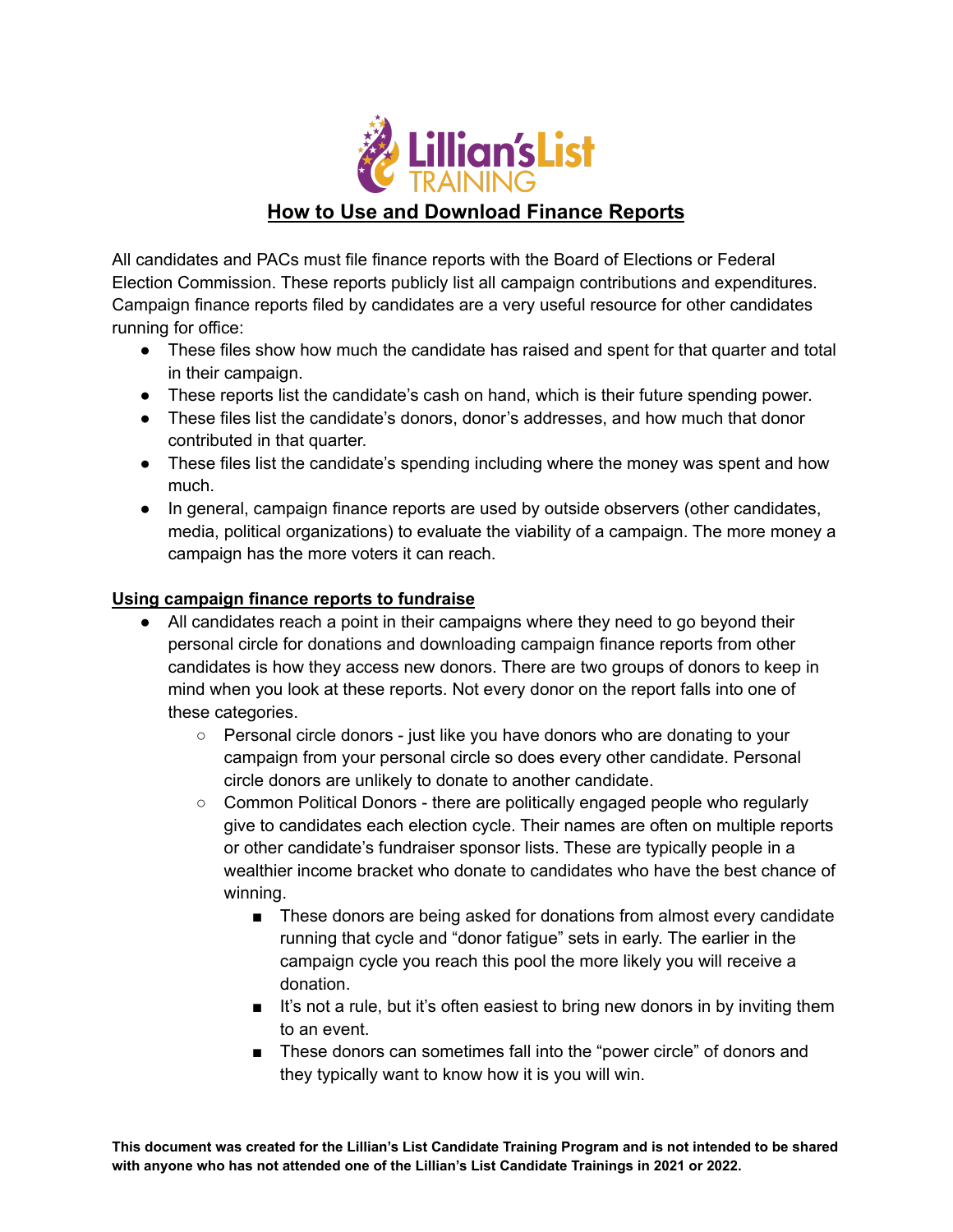- It is worth it to do background research on these group of donors to learn if they are political engaged for ideological, ax-to-grind, or some other reason.
- Donor research the reports you'll download contain three helpful pieces of information 1) donor name 2) donation amount 3) donor's address. These reports *do not* contain the donors' phone number or email address. **You will need to create a donor research system to find (ideally) the phone number but also the email address for these donors.**
	- Budget A LOT of time for donor research. Ideally, you will start donor research as soon as you start your campaign and before you use up your personal circle so you can get started with a new donor pool as soon as you need to. This is why it is so important to expand your network and find contact information before you run for office.
	- $\circ$  This is typically a project for an intern or finance assistant or someone with a more data-minded brain who has the patience to google all of these people.
	- You will never get perfect donor research. You will not find contact information for everyone. This process is more about quantity that quality. Trying multiple phone numbers for one person until you get one that works is common.
	- Keep good records of wrong numbers so you don't try them twice.
	- $\circ$  You will mostly find work phone numbers. It is typically alright to call people at work. Teachers, healthcare professionals, and people with assistants are not good to contact via their work phone numbers.
	- We typically advise that if you can't find a donor's contact information in five minutes to move onto the next donor.
	- As with everything else, donor research should be highly organized in a spreadsheet.
		- Download the "Detailed Receipts" section of the report into a CSV or Excel and use this to do your research.

## **How to download and read finance reports**

- These directions are for the North Carolina Board of Elections. If you're looking for federal lists you will use the Federal Election Committee website or OpenSecrets.
- 1. Google "North Carolina board of elections" or go to [ncsbe.gov](https://www.ncsbe.gov/).
- 2. Click on the ["Campaign](https://www.ncsbe.gov/campaign-finance) Finance" tab.
- 3. Scroll down and click on "Search [Campaign](https://www.ncsbe.gov/campaign-finance/search-campaign-funding-and-spending-reports-and-penalties) Funding and Spending Reports"
- 4. Click on "Campaign Finance Report Search By [Committee/Entity](https://cf.ncsbe.gov/CFOrgLkup/)" (This is the main page you'll use for report searches so you may want to bookmark this page. You should know how to find it so we walked you through the steps.
- 5. Search for the candidate or PAC's name in the search bar. For the purposes of this exercise we're using the Lillian's List PAC committee for an example. Unless their name is very common, you can just enter the candidate's surname. We typed in "Lillians List." You'll be taken to a page like this. Closed reports still have useful information, but Active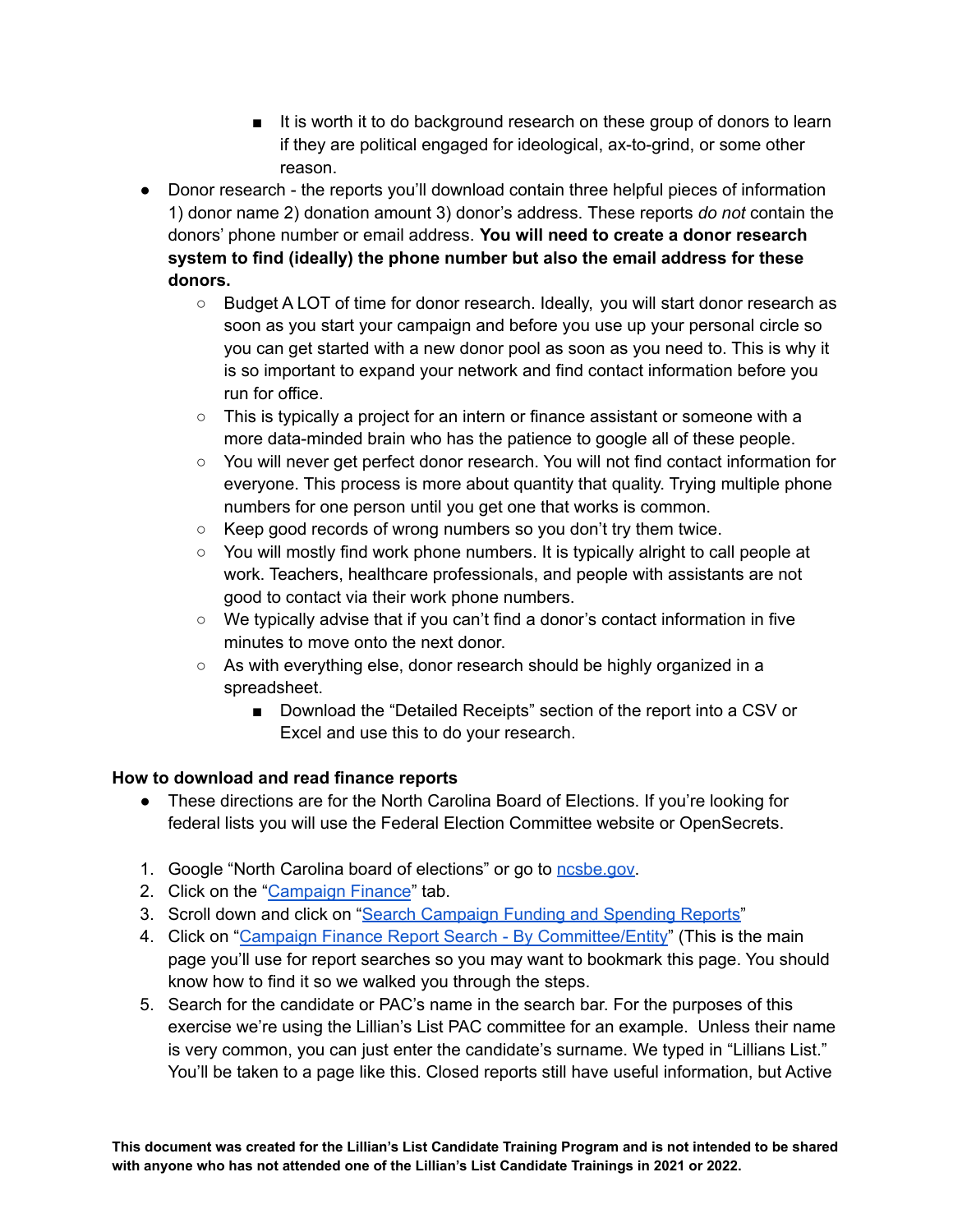## reports are more recent.

| G<br>A https://cf.ncsbe.gov/CFOrgLkup/CommitteeGeneralRes … ⊙ ☆<br>⋒<br>$^\copyright$<br><b>D</b> Most Visited |                                                                                                                                                    | C NCGA CI Zoom W WordPress (b Bitly Tn Moodle Li WTTeams | Q Search | V                                        | <b>III</b><br>m.    | $\circledcirc$ |
|----------------------------------------------------------------------------------------------------------------|----------------------------------------------------------------------------------------------------------------------------------------------------|----------------------------------------------------------|----------|------------------------------------------|---------------------|----------------|
|                                                                                                                | M Work M Personal A & C L                                                                                                                          |                                                          |          |                                          |                     |                |
| <b>NORTH CAROLINA</b><br>STATE BOARD OF ELECTIONS                                                              | Campaign Document Search By Entity - Results                                                                                                       |                                                          |          |                                          | Applications $\sim$ |                |
|                                                                                                                |                                                                                                                                                    |                                                          |          |                                          |                     |                |
|                                                                                                                | Click on one of the link(s) below to view the available documents for that committee.<br>It may take a few seconds to return all of the documents. | <b>New Search</b>                                        |          |                                          |                     |                |
| <b>Results Returned: 2</b>                                                                                     |                                                                                                                                                    |                                                          |          |                                          |                     |                |
| <b>Committee Name</b>                                                                                          | <b>SBoE ID</b>                                                                                                                                     | <b>Status</b>                                            |          | <b>Candidate Name/Parent Entity Name</b> |                     |                |
| LILLIAN'S LIST PAC (LILLIANS LIST PAC)                                                                         | STA-E7ZVQH-C-001                                                                                                                                   | <b>ACTIVE (NON-</b><br><b>EXEMPT)</b>                    |          |                                          |                     |                |
| LILLIANS LIST OF NC                                                                                            | STA-C3652N-C-001                                                                                                                                   | <b>CLOSED (PENDING)</b>                                  |          |                                          |                     |                |

6. Click on the link that says "Active (Non-Exempt)" and it will take you to a list of all of the reports filed by this committee. Typically you will start your research with the most recent reports. If you are looking for expenditure information you want to go back to the time period you are most interested in.

| LILLIAN'S LIST PAC [STA-E7ZVQH-C-001]                                |                             |       |                       |            |                       |              |              |             |  |  |  |  |
|----------------------------------------------------------------------|-----------------------------|-------|-----------------------|------------|-----------------------|--------------|--------------|-------------|--|--|--|--|
| Click on the link(s) below to view the document. Export list to .CSV |                             |       |                       |            |                       |              |              |             |  |  |  |  |
|                                                                      |                             |       |                       |            |                       |              |              |             |  |  |  |  |
| <b>Results Returned: 29</b>                                          |                             |       |                       | Received   | <b>Start Date (If</b> | End Date (If |              |             |  |  |  |  |
| Year<br>Doc Type                                                     | Doc Name (If Any)           | Amend | <b>Received Image</b> | Data       | Available)            | Available)   | Image        | Data        |  |  |  |  |
| <b>Disclosure Report</b><br>2020                                     | <b>Fourth Quarter</b>       | Ν     | 01/13/2021            | 01/12/2021 | 10/18/2020            | 12/31/2020   | <b>IMAGE</b> | <b>DATA</b> |  |  |  |  |
| 2020 Disclosure Report                                               | <b>Third Quarter</b>        | N     | 10/26/2020            | 10/23/2020 | 07/01/2020            | 10/17/2020   | <b>IMAGE</b> | <b>DATA</b> |  |  |  |  |
| <b>Disclosure Report</b><br>2020                                     | <b>Second Quarter</b>       | N     | 07/10/2020            | 07/09/2020 | 02/16/2020            | 06/30/2020   | <b>IMAGE</b> | <b>DATA</b> |  |  |  |  |
| 2020 Disclosure Report                                               | <b>First Quarter</b>        | N     | 02/25/2020            | 02/24/2020 | 01/01/2020            | 02/15/2020   | <b>IMAGE</b> | <b>DATA</b> |  |  |  |  |
| 2019 Disclosure Report                                               | <b>Year End Semi-Annual</b> | N     | 01/27/2020            | 01/29/2020 | 07/01/2019            | 12/31/2019   | <b>IMAGE</b> | <b>DATA</b> |  |  |  |  |
| Committee                                                            |                             |       |                       |            |                       |              |              |             |  |  |  |  |
| Correspondence -<br>2019                                             | <b>Audit Letter</b>         |       | 09/03/2019            |            |                       |              | <b>IMAGE</b> |             |  |  |  |  |
| Outgoing                                                             |                             |       |                       |            |                       |              |              |             |  |  |  |  |

- 7. Click on the "DATA" link in the first line of the list. This takes you to the individual reports that were filed by that campaign that quarter. The three lines you'll need most here are "Detailed Summary" which is an overview of the report, "Detailed Receipts" which lists every individual donation, and "Details Expenditures" which lists every outgoing payment. Detailed Receipts you'll use for donor research and Detailed Expenditures you'll use to understand the candidate's spending.
- 8. If you click on Detailed Summary you'll see a lot of information and not all of it is super relevant. Below are some tips on how to use this page.
	- a. Total this Period vs Total this election columns these just break down the quarter filing period vs the accrued amounts for the whole election cycle.
	- b. Cash On Hand at beginning or at end of reporting period This is very important. This figure shows how much money the candidate has in their bank account at the time of filing. This is their spending power.